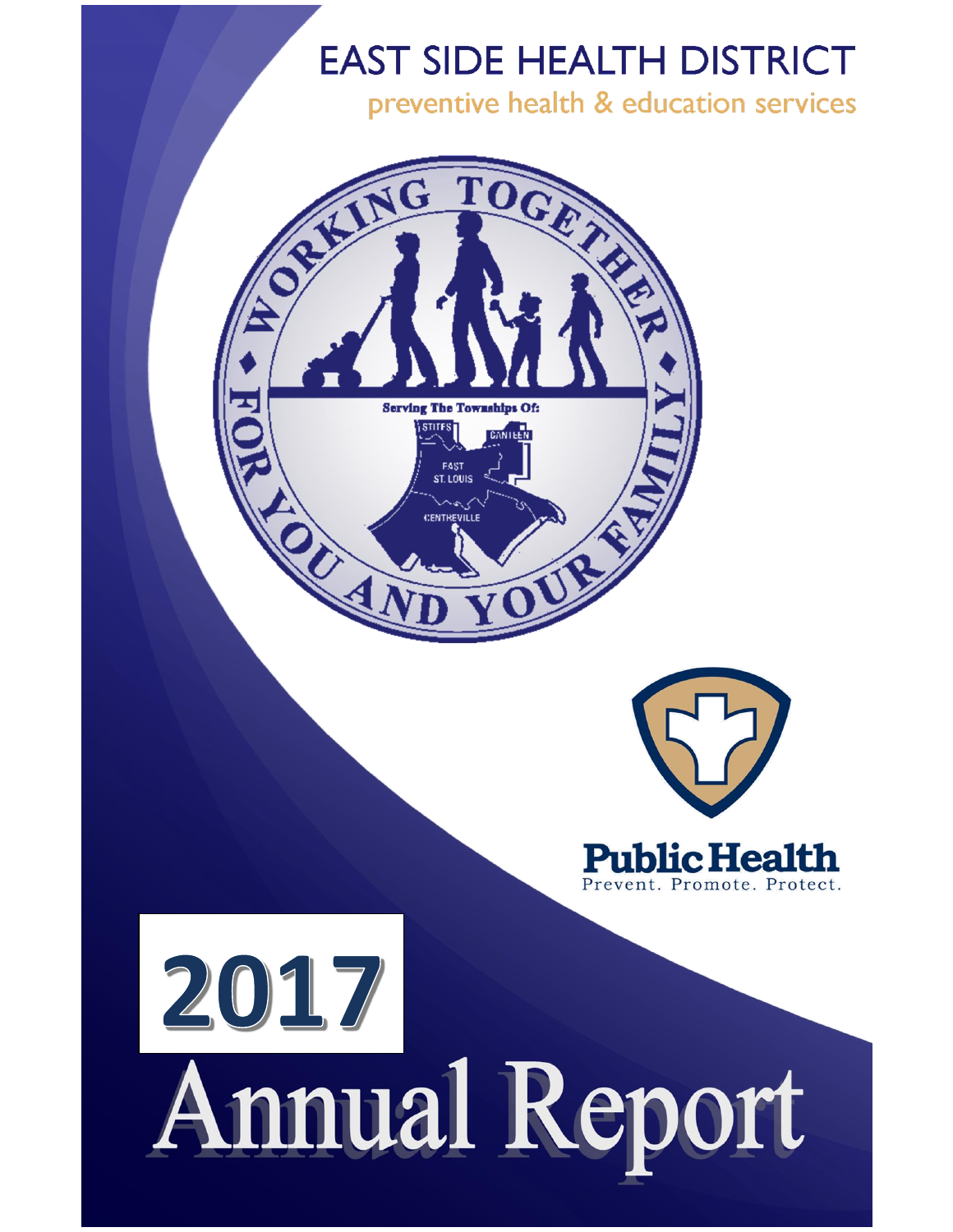#### Greetings:

East Side Health District was 80 years on April 16, 2017. Many things have transpired since its inception is committed to motivating residents to live healthy, active lifestyles through promoting good health practices, protecting communities from disease and preventing illness and injuries in Canteen, Centreville, East St. Louis and Stites Townships.

The vision of East Side Health District is to be a catalyst for the surrounding communities by cultivating wellness, community empowerment and policy change through client service, education and crossorganizational collaboration.

The State of Illinois is still in a state of turmoil. Many changes and challenges lay before us. One constant is the commitment of East Side Health District to stand strong during fiscal challenges that affect the continued operation of its public health sector. I am proud to announce that East Side Health District has continued to provide quality preventive care services and innovative ideas to bring health care to our community.

The Health Department is an integral part of the community. East Side Health District will continue to promote, protect and serve the citizens. Therefore, it is with great pleasure that the staff of East Side Health District would like to extend a "THANK YOU" to the Board of Health and all of the citizens within our jurisdiction and present our 2016 Annual Report for review.

Your public servant,

Elizabeth Patton-Whiteside

Public Health Administrator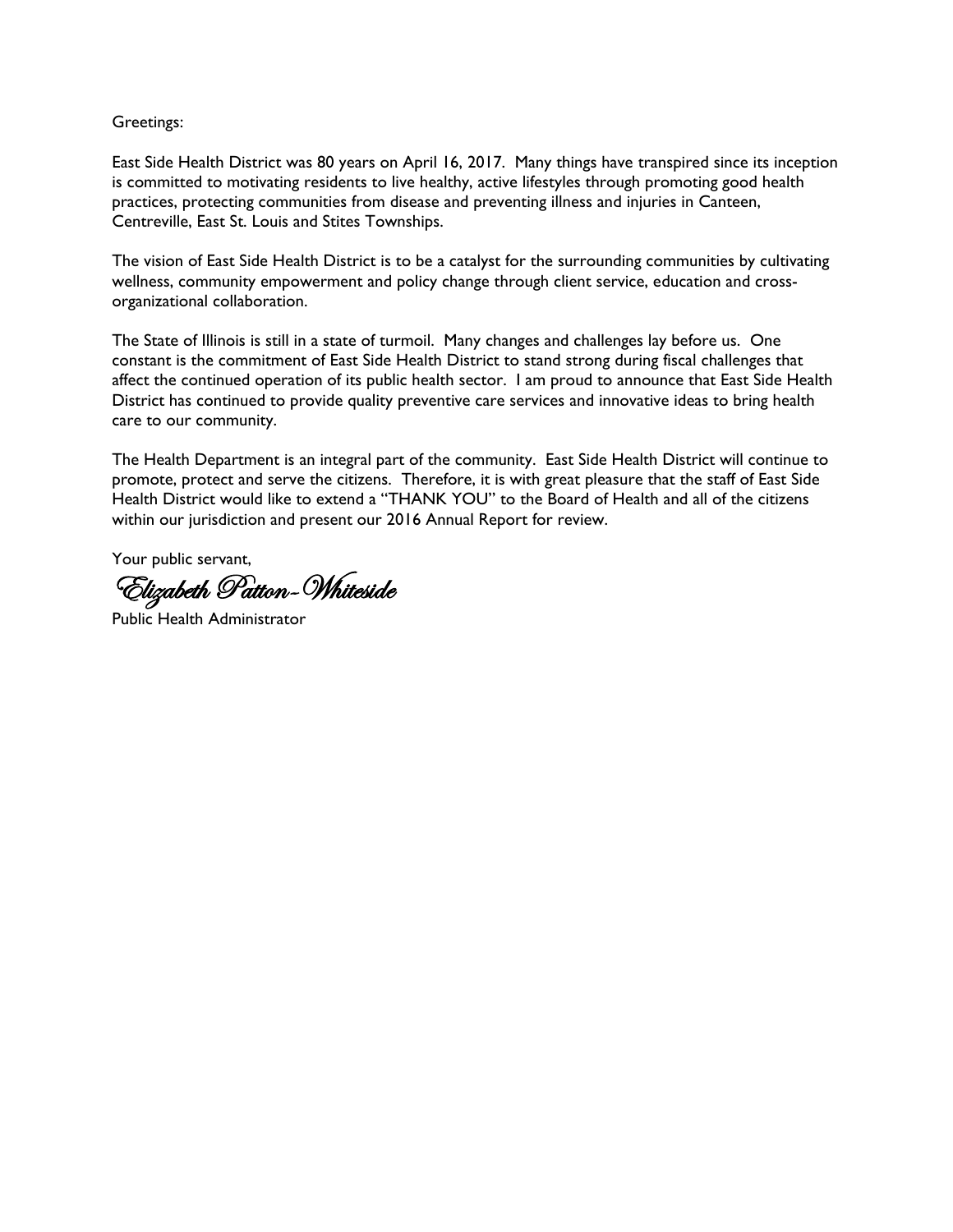# EAST SIDE HEALTH DISTRICT BOARD OF HEALTH

| Mark Kern, President       | <b>County Board Chairperson</b>        |
|----------------------------|----------------------------------------|
| Vanessa Chapman, Treasurer | <b>Stites Township Supervisor</b>      |
| Alvin Parks, Jr            | <b>ESL Township Supervisor</b>         |
| Norman Miller              | <b>Canteen Township Supervisor</b>     |
| <b>Curtis McCall</b>       | <b>Centreville Township Supervisor</b> |
| <b>Phil Rice</b>           | Attorney                               |
| Elizabeth Patton-Whiteside | <b>Public Health Administrator</b>     |
| Dr. Theodore Ross          | <b>Medical Director</b>                |

# EAST SIDE HEALTH DISTRICT ADMINISTRATION & ADMINISTRATORS

| Zachary Hicks & Wilma Moore-Carter                | Finance                                   |
|---------------------------------------------------|-------------------------------------------|
| Myla Oliver-Blandford, Assistant<br>Administrator | <b>Environmental Health</b>               |
| Marretha McCoy                                    | <b>Executive Administrative Assistant</b> |
| Lynn Shelton, Director                            | <b>Nursing</b>                            |
| Bhagya Kolli, Director                            | <b>WIC/Family Case Management</b>         |
| Zakiyyah Phillips-Stewart, Director               | STD/HIV                                   |
|                                                   |                                           |
| Lamont Jones, Program Manager                     | <b>Health Education</b>                   |
| Nelson Perez, Program Manager                     | <b>WIC</b>                                |
| Deneen McCormick, Program Manager                 | <b>Breast Feeding Program WIC</b>         |
| Diana Cummings, Program Manager                   | <b>Vivian Adams SBHC</b>                  |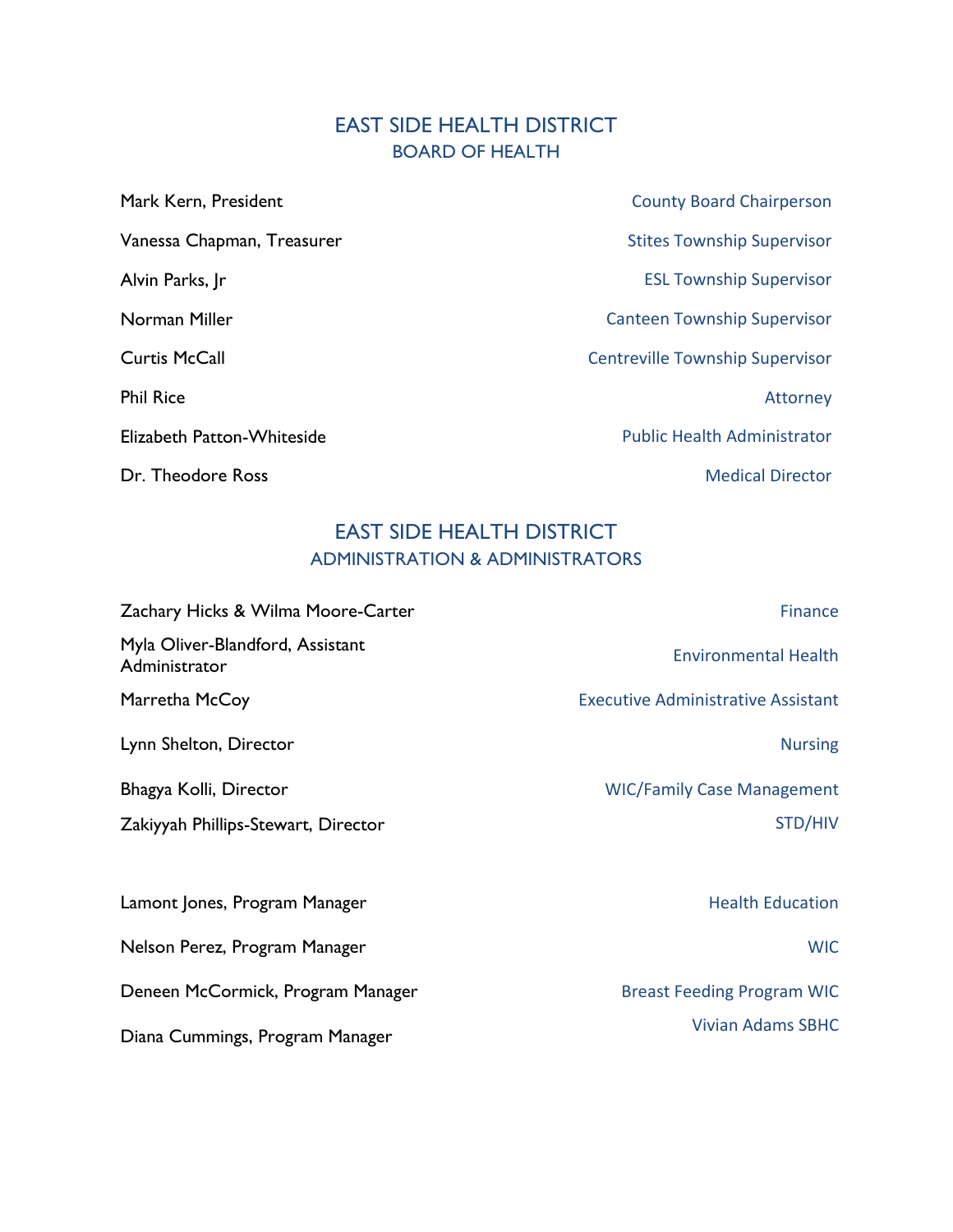## **WIC PROGRAM SERVICES**

Bhagya Kolli, Director Nelson Perez, Program Manager Deneen McCormick, Breast Feeding Program manager

WIC is a special supplemental nutrition program for women, infants & children helping pregnant, postpartum & breast feeding women, infants & children up to the age of 5 to improve family health with good nutrition:

➢ Nutrition Education

➢ Health Screenings

➢ Breast Feeding Support

#### NUTRITIOUS FOOD & REFERRAL TO OTHER SERVICES

| <b>Client Certified</b>                      | 4454  |
|----------------------------------------------|-------|
| Food Instruments Issued                      | 34188 |
| Clients Receiving Group/ Individual Sessions | 7177  |
| <b>Clients Receiving Follow Up</b>           | 2135  |

# **FAMILY CASE MANAGEMENT PROGRAM**

#### Bhagya Kolli, Director

Case Management Services help pregnant women, infants & children. Health care & social service needs are met through advocacy & referrals.

| <b>DCFS Children Enrolled</b> | 30           |
|-------------------------------|--------------|
| Better Birth Outcome (BBOP)   | 0            |
| Pregnant Women & Infants      | 1325         |
| <b>APORS</b>                  | $\mathbf{H}$ |
| <b>Home Visits</b>            | 163          |
| Screenings Developmental      | 860          |
| <b>Screenings Perinatal</b>   | 1450         |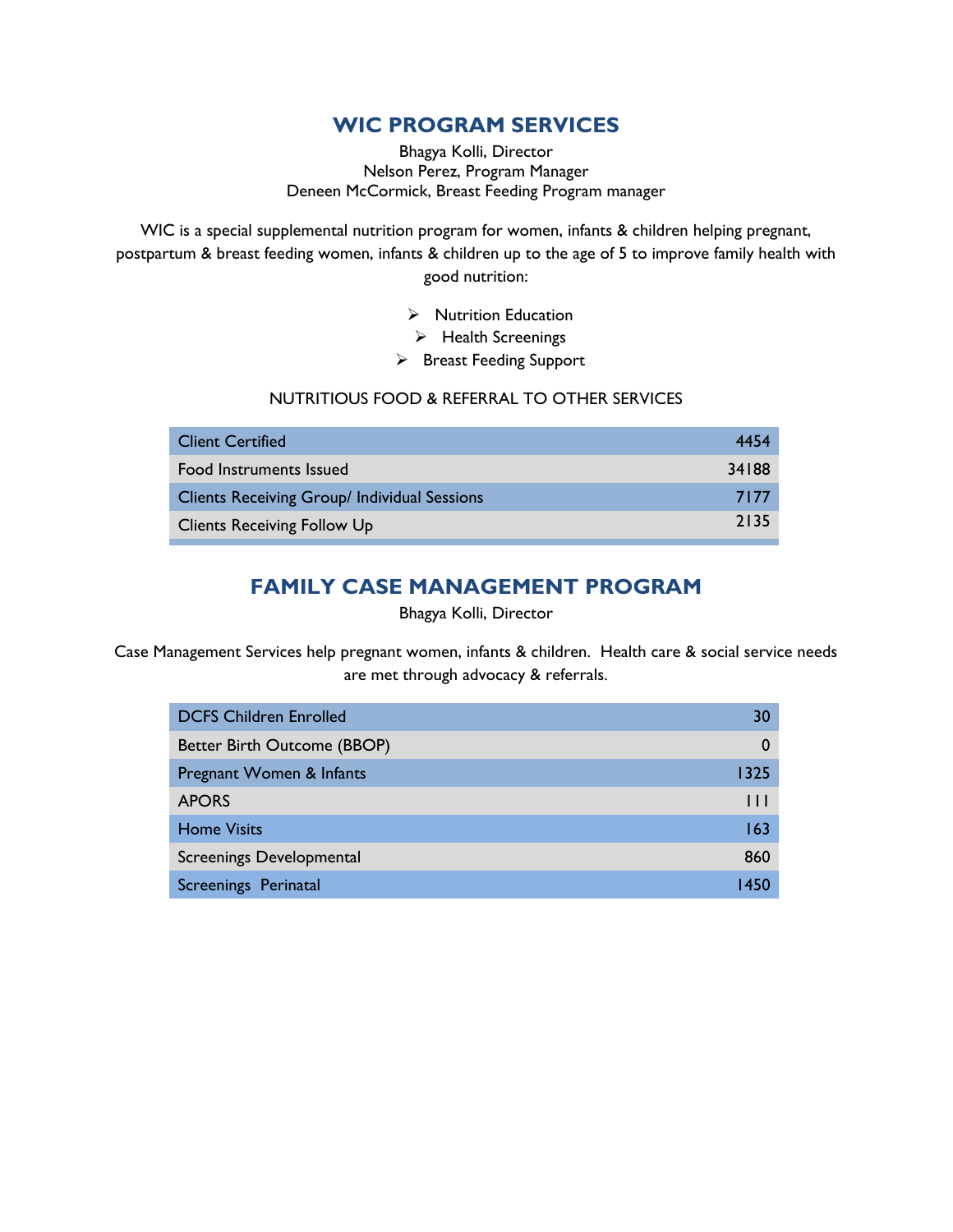# **NURSING SERVICES**

Lynn Shelton, Director

#### **GENETICS**

Family members can request information on inherited medical conditions. Counseling, education and referral services are offered.

| Family Referral/Follow up  |     |
|----------------------------|-----|
| Screening Tools Completed  | 690 |
| <b>Positive Indicators</b> | 796 |

#### OTHER CHILD & ADOLESCENT SERVICES

By appointment we provide community residents with preventive & screening services for children & adolescents from birth to age 19.

#### IMMUNIZATIONS, WELL CHILD EXAMS & PHYSICALS

- ➢ Immunizations for infants & school aged children & adults.
- ➢ Well child exams for children up to age 5, including health history, lab work & immunizations.
	- $\triangleright$  School physicals for students in kindergarten through high school. (A fee may be required) ➢ Adult Physicals. (Fee required)

| Ages 0-2        | 145 |
|-----------------|-----|
| Ages 3-18       | 408 |
| Ages 19 & Older | 380 |
| <b>TB Tests</b> | 425 |
| Physicals       | 345 |

#### LEAD POISONING PREVENTION PROGRAM

Lead screening for preschool age children, and identification & medical management of lead poisoning in young children.

| Clients Screened for Lead        | -1718 |
|----------------------------------|-------|
| Number Elevated (10 & above)     |       |
| <b>Environmental Inspections</b> |       |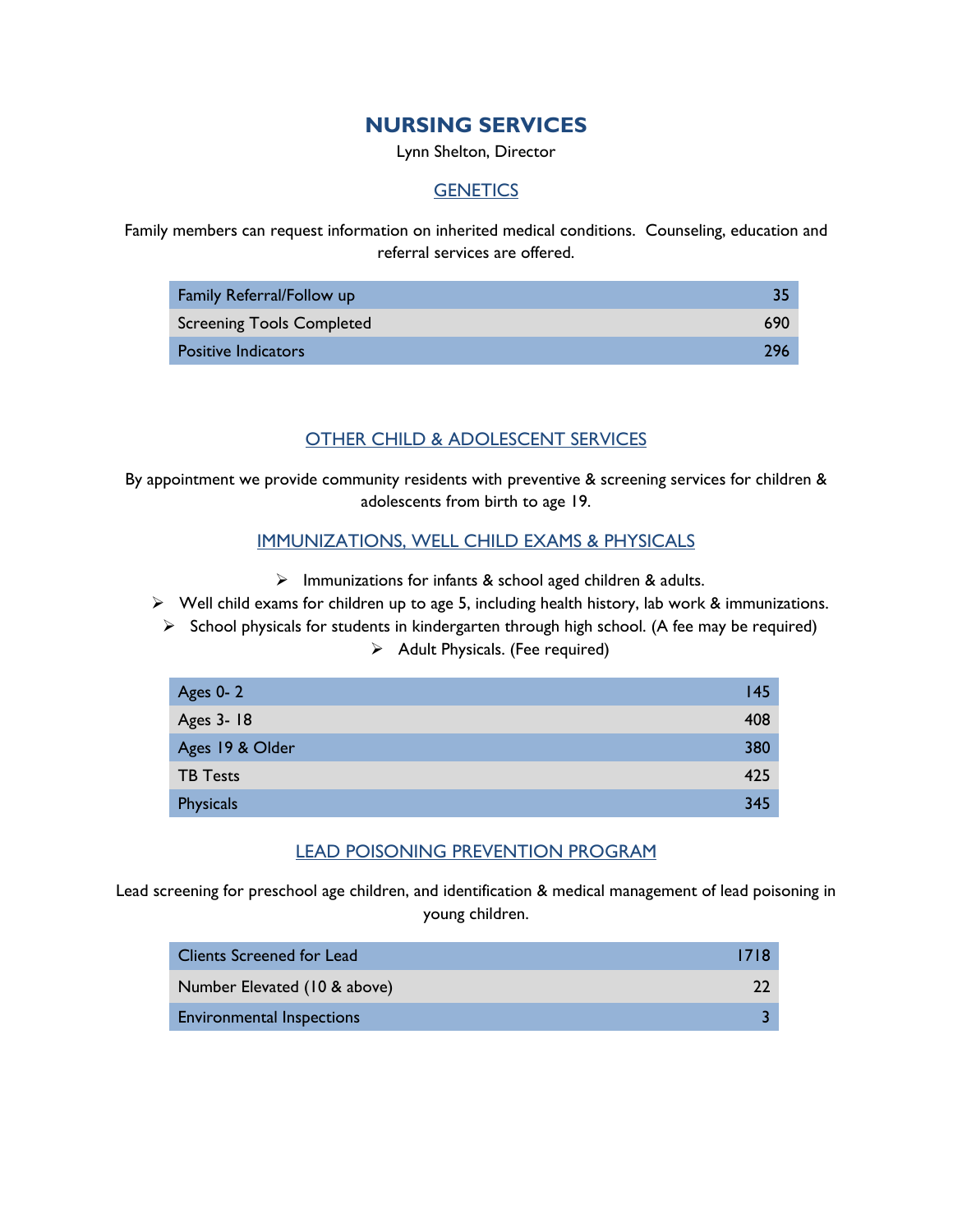#### **SCHOOL BASED CLINICS**

Located in two high schools & one pre-school, these clinics provide health education & health care services to students.

- ➢ Physical Examinations.
- ➢ Health education & counseling.
- ➢ Medical & social service referrals.
- ➢ Sexually transmitted disease testing & treatment.
	- ➢ Abstinence education.
		- $\triangleright$  Laboratory testing.

#### **EAST ST. LOUIS HIGH SCHOOL**



#### **CAHOKIA HIGH SCHOOL**

| <b>Physical Exams</b> |  |
|-----------------------|--|
| Other visits          |  |
|                       |  |

#### **VIVIAN ADAMS**

Diana Cummings, RN, Program Manager

Preschool based clinic offering health care services & health education

| <b>Physical Exams</b> |     |
|-----------------------|-----|
| <b>Sick Visits</b>    | 304 |

#### COMMUNICABLE DISEASE SERVICES

Reduces the spread of disease through prevention education & specific diagnostic services. Clients are monitored for:

- $\triangleright$  Childhood communicable diseases.
	- ➢ Food borne illnesses.
	- $\triangleright$  Sexually transmitted diseases.

➢ HIV/AIDS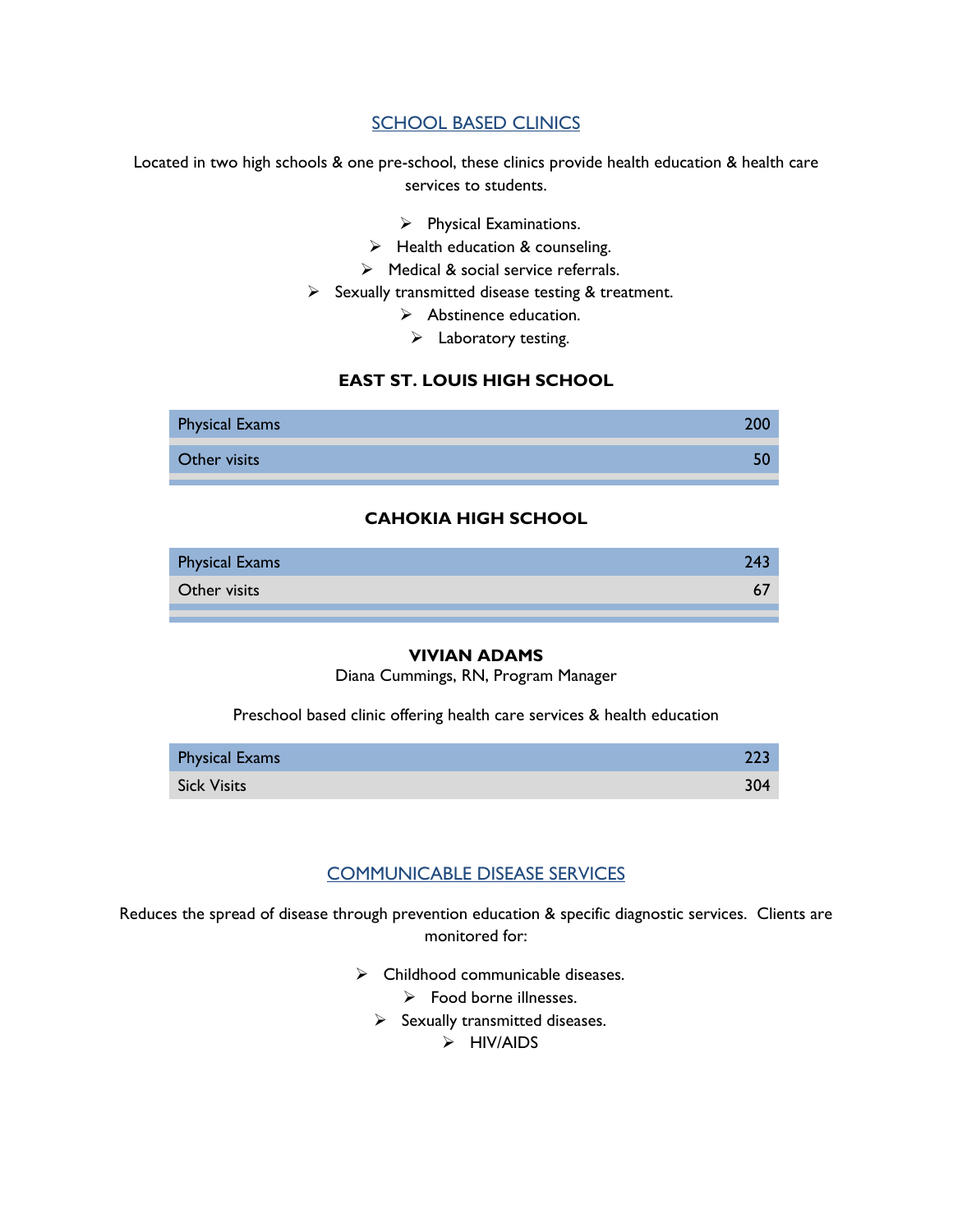#### NUMBERS IDENTIFIED

| Legionnaires Disease                   | 6              |
|----------------------------------------|----------------|
| Hepatitis C                            | 6 <sup>1</sup> |
| <b>Hepatitis B</b>                     | 9              |
| Salmonellosis                          | 8              |
| <b>Shigellosis</b>                     | 7              |
| Psittacosis                            | 3              |
| E Coli                                 |                |
| Campylobacteriosis                     |                |
| <b>Pertussis</b>                       | $\overline{2}$ |
| Cryptosporidosis                       |                |
| Influenza w/ICU admit                  | 3              |
| Haemophilus Invasive Influenza Disease |                |
| Varicella                              | 2              |
| <b>West Nile Virus</b>                 |                |

# **DENTAL HEALTH PROGRAM**

#### Dr. Brett Irving

Dental exams, cleanings, fluoride treatments, sealants & referrals for children age 2- 19.

Clinic

| <b>Number of Clinic Exams</b>     | 152 |
|-----------------------------------|-----|
| <b>Clinic Fluoride Treatments</b> | 154 |
| Number of Prophylaxes             | 199 |
| Number of Sealants                | 348 |
| <b>Number of Sealant Patients</b> |     |

#### Schools

| Number of School Exams & Prophylaxes     | 654  |
|------------------------------------------|------|
| <b>School Fluoride Treatments</b>        | 399  |
| <b>Number of School Sealants</b>         | 1380 |
| <b>Number of School Sealant Patients</b> | 415  |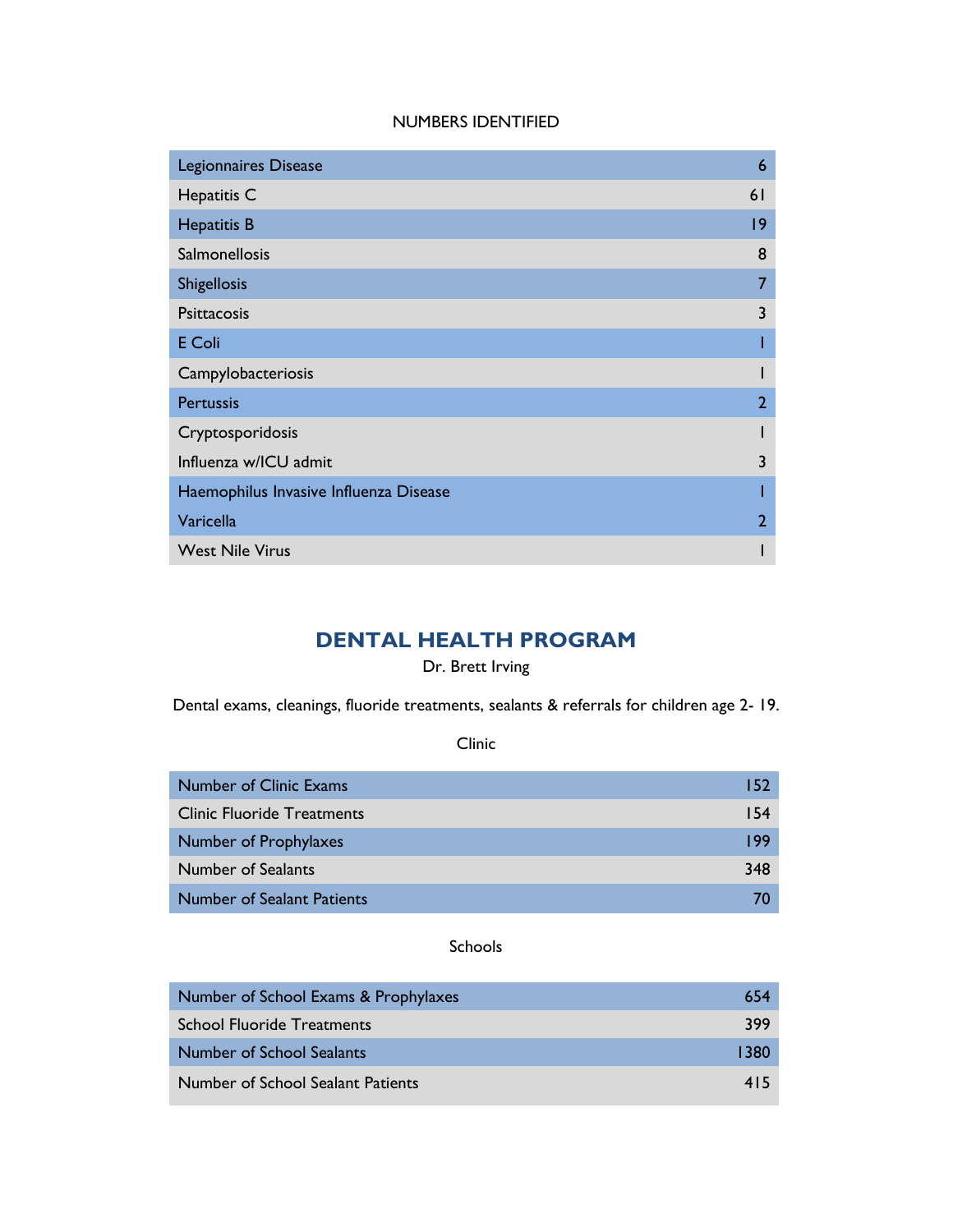### **STI/HIV**

Zakiyyah Phillips-Stewart, Director

#### SEXUALLY TRANSMITTED DISEASE PROGRAM

A CONFIDENTIAL service for individuals:

- $\triangleright$  Who have a sexually transmitted disease.
- ➢ Who suspect they have a sexually transmitted disease.
- $\triangleright$  Who may have had contact with an infected person.

The STD clinic offers diagnosis, treatment, education & condoms to prevent the spread of STI's.

| Total Seen In STD Clinic |                        | 18 L |
|--------------------------|------------------------|------|
|                          | <b>TESTS PERFORMED</b> |      |

| Gonorrhea/Chlamydia            | 1571 |
|--------------------------------|------|
| <b>Syphilis</b>                | 1554 |
| <b>HIV Testing</b>             | 1394 |
| <b>Risk Assessment Surveys</b> | 1650 |
|                                |      |

### RYAN WHITE MEDICAL CASE MANAGEMENT SERVICES

#### HIV COUNSELING & TESTING SERVICES

Free confidential services for persons who may have been exposed to the Human Immunodeficiency Virus (HIV), the virus that results in AIDS.

| <b>HIV Counseling &amp; Testing Encounters</b> | 920  |
|------------------------------------------------|------|
| <b>RESPECT Risk Reduction Counseling</b>       | 2500 |
|                                                |      |

#### HIV CASE MANAGEMENT

Provides case management services to HIV infected individuals & families & links clients with housing, medical assistance, transportation, nutrition assistance, medication assistance & other care needs.

| <b>Clients Case Managed</b> |      |
|-----------------------------|------|
| <b>Program Contacts</b>     | 2200 |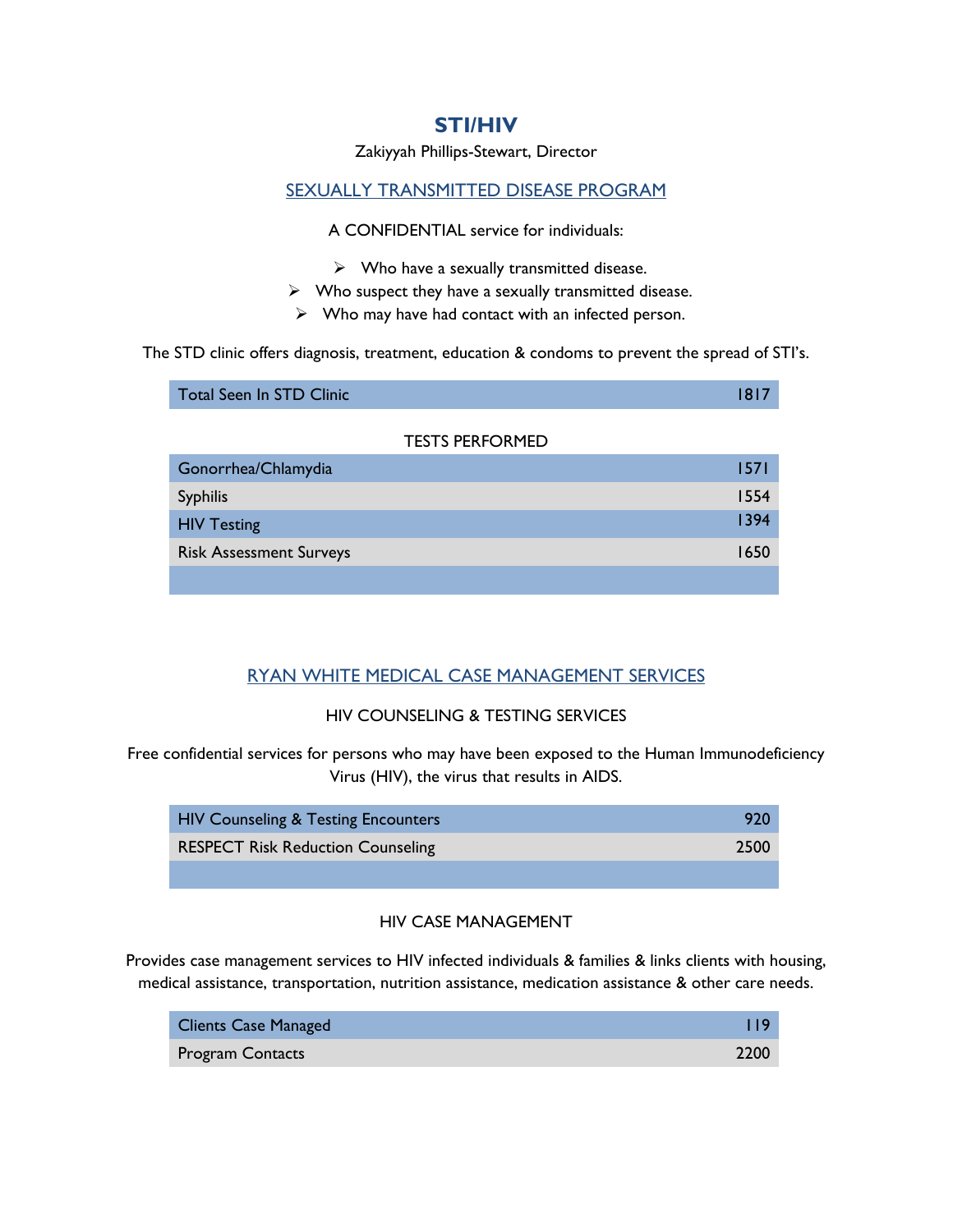# **ENVIRONMENTAL HEALTH**

Myla Oliver-Blandford, Assistant Administrator

The Environmental Health Division is responsible for implementing environmental health programs that protect & educate the public. These programs involve regulatory inspections, mosquito disease surveillance & public education material.

- ➢ Food Service Establishment operations.
	- ➢ Food Safety.
	- ➢ Summer Food Program.
- ➢ Temporary Food Operations education & permitting
	- ➢ Private Sewage System permitting & inspection.
	- ➢ Water Well permitting, inspections & sampling.
		- ➢ Mosquito disease surveillance.
			- ➢ Vector Control Program.
		- ➢ Public Nuisance Investigations.
	- ➢ Emergency Preparedness & Response Planning

| Food Inspections (permitted facilities)                      | 522      |
|--------------------------------------------------------------|----------|
| Summer Food/Adult Care Program Inspections                   | 23       |
| Private Sewage Systems Permits Issued                        | 3        |
| <b>Water Well Permits Issued</b>                             | 23       |
| <b>Water Samples</b>                                         |          |
| Mosquito Batch Testing for WNV                               | 64       |
| Private Sewage System Consultations/Complaint Investigations | 22       |
| Nuisance & Vector Consultations/Complaints Investigations    | 17       |
| Temporary Food Establishment Training & Inspections          | 58       |
| Private Sewage Systems Permits Issued                        | 3        |
| <b>Larvicide Applications</b>                                | 263      |
| <b>Tobacco Cessation Education &amp; Outreach Events</b>     | $\Omega$ |
| Food Service Consultations/Complaints Investigations         | 76       |

### VITAL RECORDS

Birth & death records are maintained at the District's 20<sup>th</sup> Street Administration office. An official record is maintained of each birth and each death occurring in the District's service area.

& A fee is charged for this service. State regulations determine who may obtain a birth or death record. Certificates are available to authorized persons at the 650 N. 20<sup>th</sup> Street Administration office.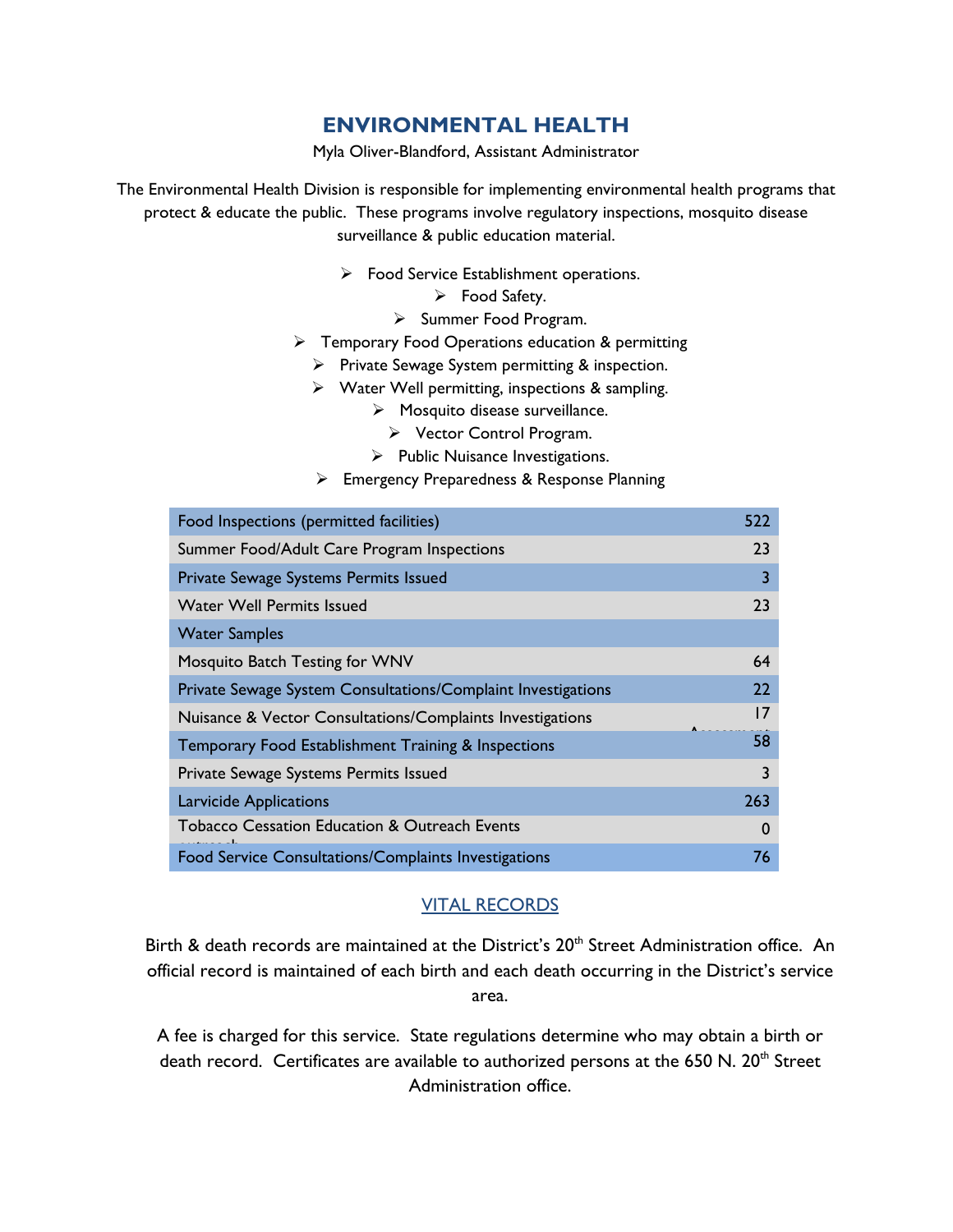### **HEALTH EDUCATION PROGRAMS**

Lamont Jones, Program Manager

#### SUBSTANCE ABUSE PREVENTION

In partnership with School District 189 in schools – Lincoln Middle, Mason-Clark Middle,

| <b>Students Served</b>              | 786  |
|-------------------------------------|------|
| <b>Indirect Population</b>          | 439  |
| <b>Coalition/ Service Referrals</b> | 20   |
| Total served                        | 1245 |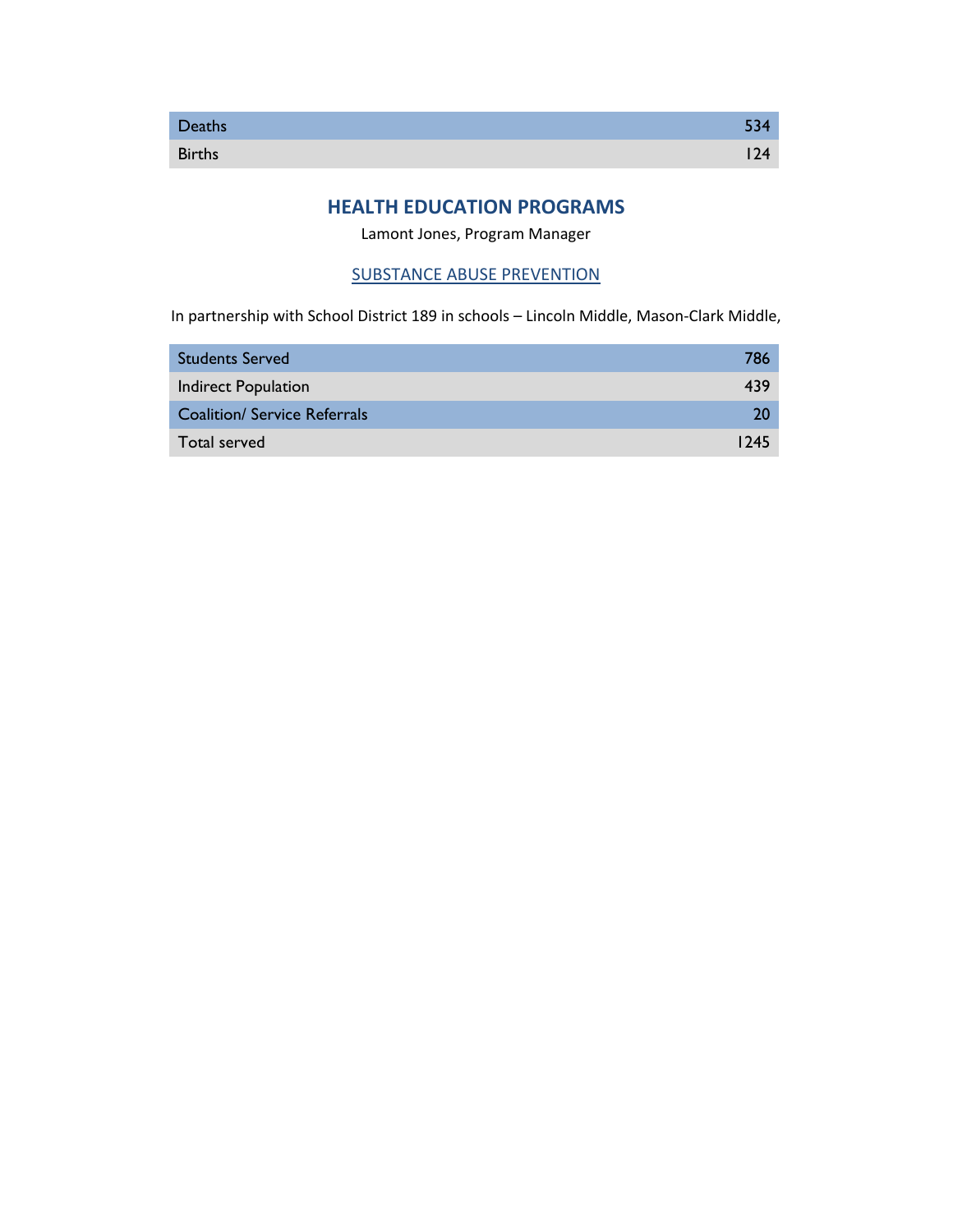### **F.R.E.S.H FARMER'S MARKET**

Doris Stewart, Volunteer Manager

The F.R.E.S.H. FARMER'S MARKET (FFM) is open seasonally from June through October. It consists of two farm vendors, F.R.E.S.H. Community Teaching Garden and Lehr farms. Produce for the market was supplemented by the DeMange, Breaudigaum, and Keller farms. The FFM accepts EBT - LINK, Credit, Debit, Cash, WIC, Senior & Catholic Urban Program Summer Food Vouchers.

| <b>WIC Vouchers Redeemed</b>    | \$1865.00      |
|---------------------------------|----------------|
| <b>Senior Vouchers Redeemed</b> | \$3310.00      |
| <b>FRESH BUCKS</b>              | \$435.00       |
| Cash/Credit/Debit Transaction   | \$2106.00      |
| <b>SNAP/LINK Transaction</b>    | \$424.00       |
| Double Value Link Program       | \$373.00       |
| Avg. No. of Vendors             | $\overline{2}$ |
| Avg. Daily Attendance           | 100            |
| Avg. Season Total Attendance    | 2896           |

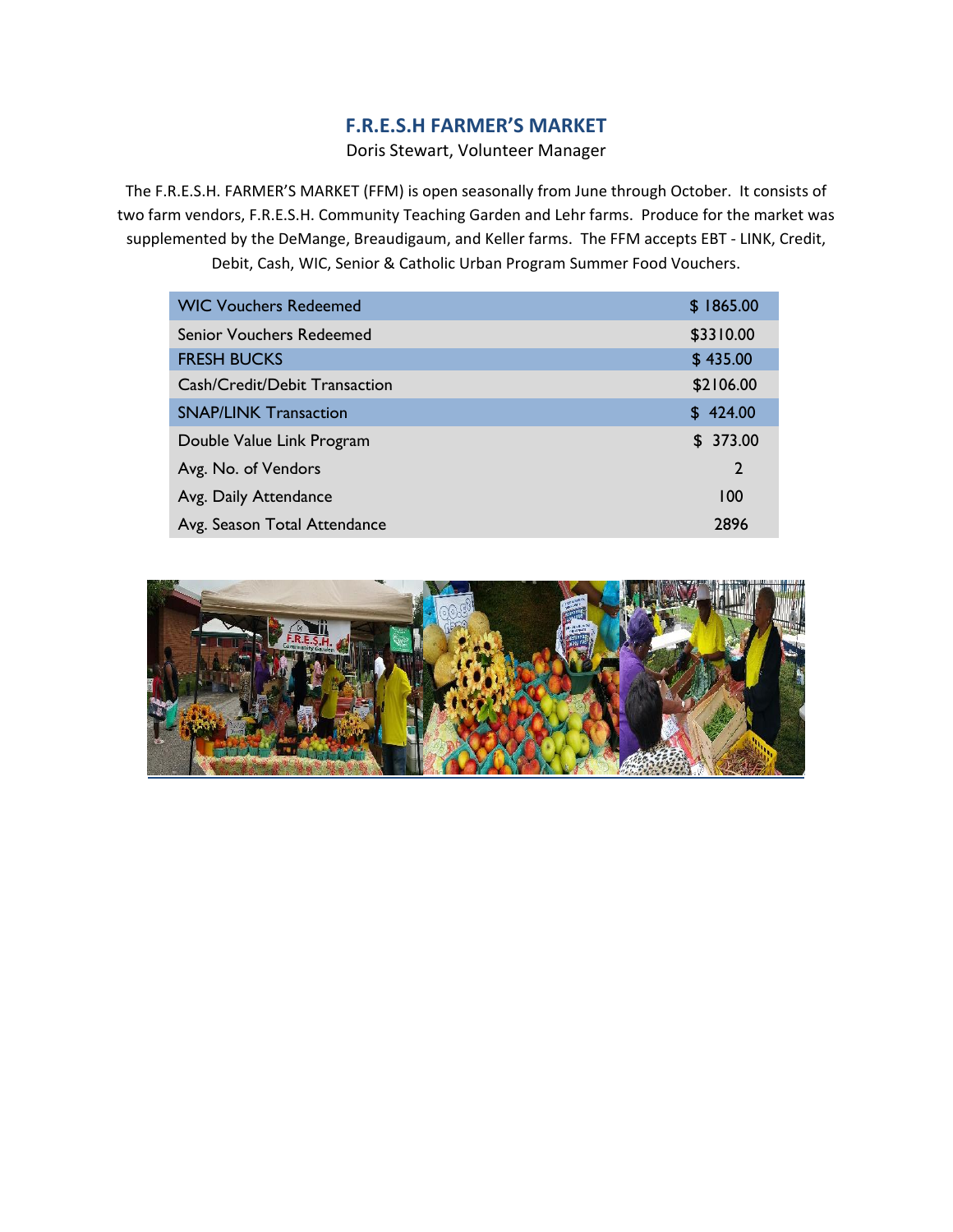Schedule of General Revenues & Expenditures Year Ended June 30, 2016

# REVENUES

Property Taxes \$174,507

Replacement Taxes \$126,074

> Fees \$216,816

State & Local Grants \$1,033,737

Federal Pass through Grants \$1,640,892

> Miscellaneous Income \$5,204

> > Vending Income \$630.00

Total General Revenues \$3,197,860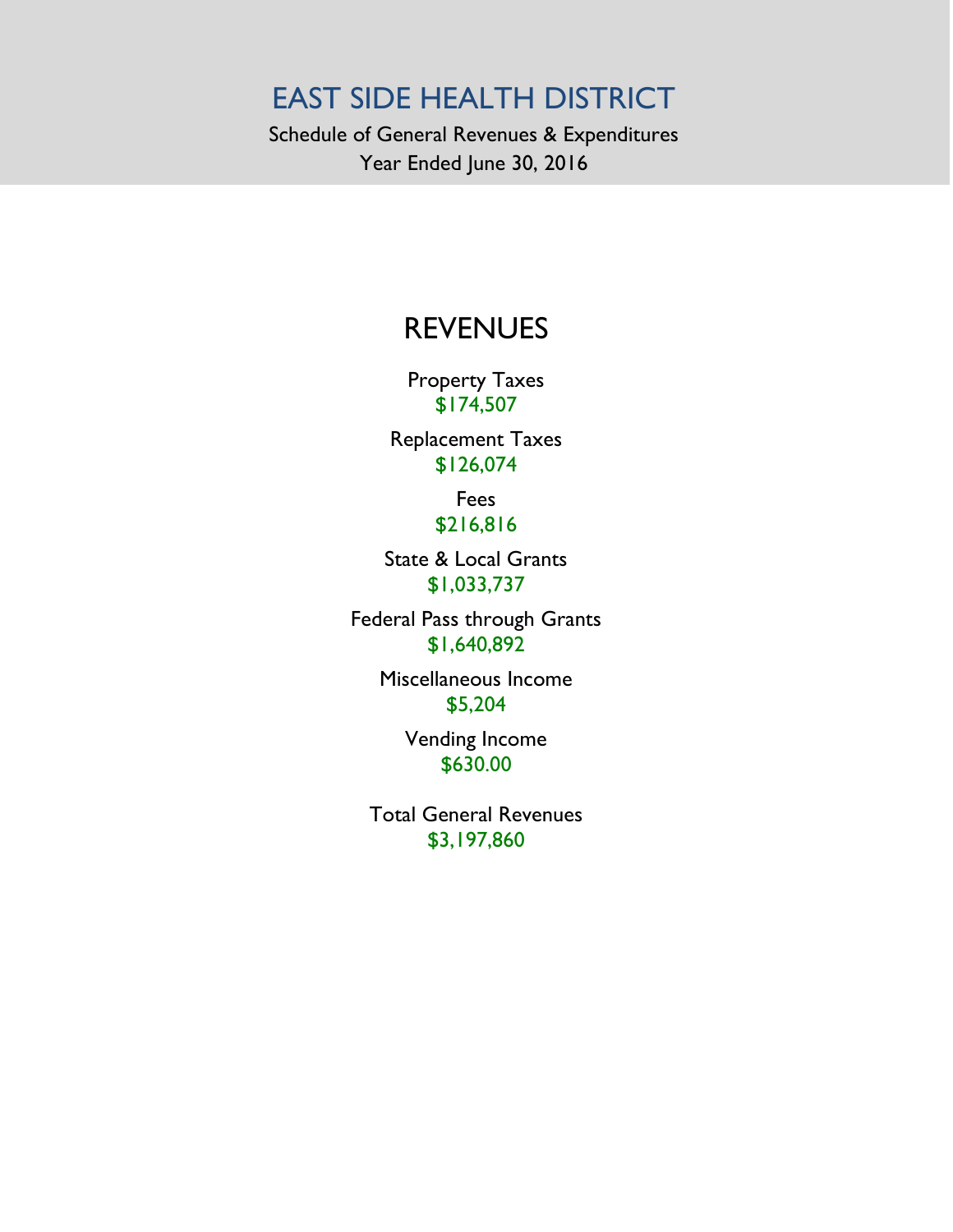Schedule of General Revenues & Expenditures Year Ended June 30, 2016

# EXPENDITURES

| Administration                     | \$298,002   |
|------------------------------------|-------------|
| <b>Dental Health</b>               | \$71,307    |
| <b>Family Case Management</b>      | \$378,573   |
| <b>WIC</b>                         | \$591,284   |
| <b>WIC BF/Peer Counseling</b>      | \$41,871    |
| <b>WIC CDC</b>                     | \$129,832   |
| <b>Public Health Preparedness</b>  | \$91,013    |
| Nursing/Well Child                 | \$253,032   |
| <b>Coordinated School Health</b>   | \$70        |
| Tobacco                            | \$17,733    |
| <b>Disease Control</b>             | \$748,815   |
| Genetics                           | \$24,807    |
| Lead                               | \$7,400     |
| <b>Environmental Health</b>        | \$225,990   |
| <b>Healthy Street</b>              | \$5,857     |
| <b>IPPC</b>                        | \$0         |
| <b>Vector Control</b>              | \$9,361     |
| <b>Family Planning</b>             | \$0         |
| <b>School Based Health Centers</b> | \$188,719   |
| <b>Substance Abuse</b>             | \$97,384    |
|                                    |             |
| <b>TOTAL REVENUES</b>              | \$3,197,860 |
| <b>TOTAL EXPENDITURES</b>          | \$3,220,606 |
| <b>EXCESS (DEFICIENCY)</b>         | \$(22,746)  |